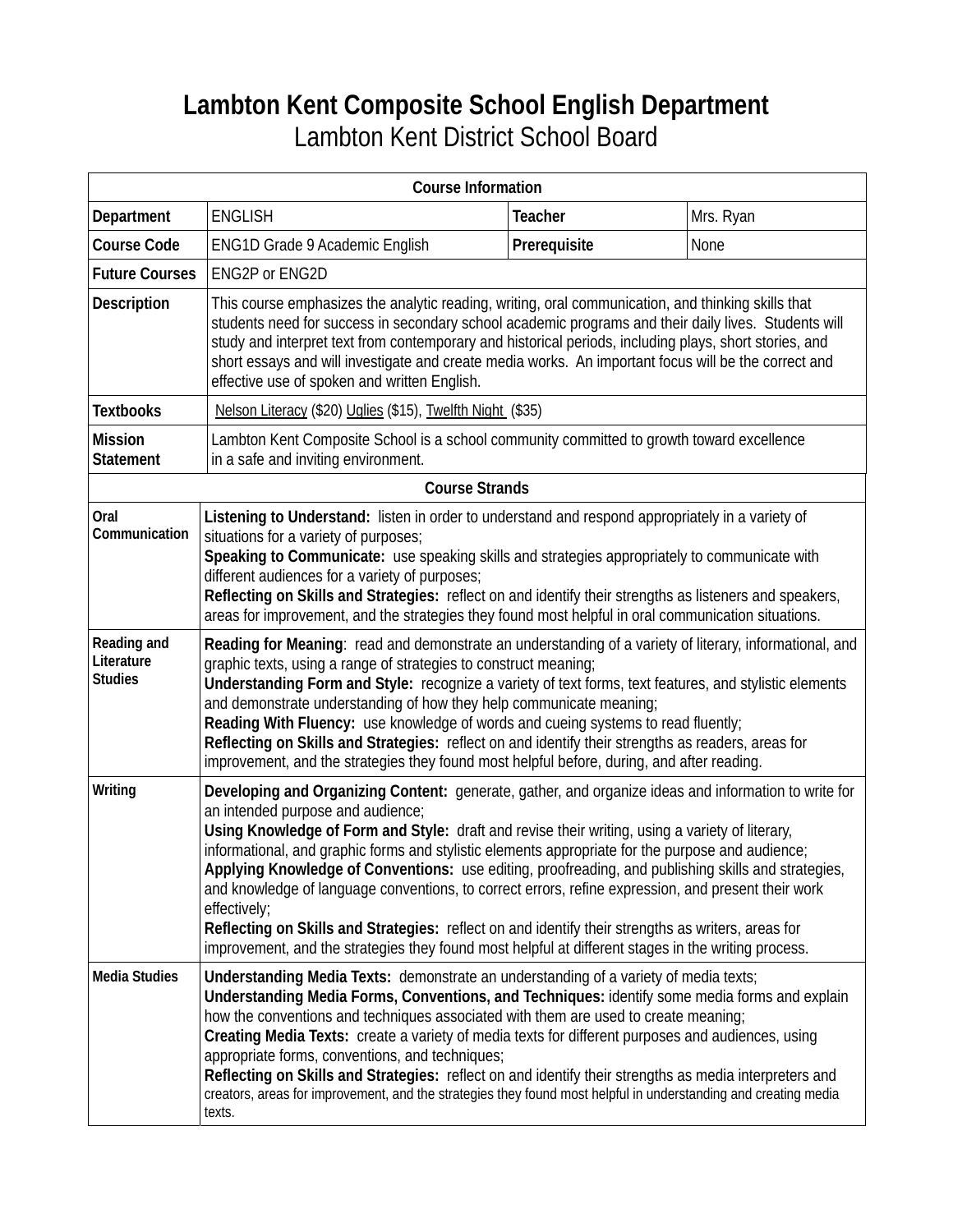| <b>Course Content Outline</b>                                                                                                                                                                                                                                                                                                                                                                                                                                                                                                                                                                                                     |                                                                                                                                                                                                                                                                                                                                                                                                                                                                                                                               |  |  |
|-----------------------------------------------------------------------------------------------------------------------------------------------------------------------------------------------------------------------------------------------------------------------------------------------------------------------------------------------------------------------------------------------------------------------------------------------------------------------------------------------------------------------------------------------------------------------------------------------------------------------------------|-------------------------------------------------------------------------------------------------------------------------------------------------------------------------------------------------------------------------------------------------------------------------------------------------------------------------------------------------------------------------------------------------------------------------------------------------------------------------------------------------------------------------------|--|--|
| Unit 1: Literacy Analysis with Non-Fiction and Short Stories<br>Unit 2: Novel Study with Uglies<br>Unit 3: Creation Stories and Mythologies<br>Unit 4: Graphic Texts<br>Note: Each unit will require students to participate in a variety of informal and formal discussions, presentations and writing<br>tasks. Your formal Culminating project on Uglies will be worth 10% of your mark.                                                                                                                                                                                                                                       |                                                                                                                                                                                                                                                                                                                                                                                                                                                                                                                               |  |  |
| <b>Teaching Approaches</b>                                                                                                                                                                                                                                                                                                                                                                                                                                                                                                                                                                                                        |                                                                                                                                                                                                                                                                                                                                                                                                                                                                                                                               |  |  |
|                                                                                                                                                                                                                                                                                                                                                                                                                                                                                                                                                                                                                                   | The English curriculum is based on the premise that all students can be successful language learners. High-quality<br>instruction will include the following:                                                                                                                                                                                                                                                                                                                                                                 |  |  |
| •Instruction that is guided by formative assessment that takes into consideration students' strengths and addresses their<br>learning needs.<br>. Instruction that clarifies the purpose for learning and helps students activate prior knowledge.<br>. Instruction that is differentiated to meet individual and small group needs.<br>·Instruction that models learning strategies and encourages students to talk and reflect on their thinking and learning<br>processes.<br>•Instruction that introduces a rich variety of activities that integrate expectations and provides explicit teaching of<br>knowledge and skills. |                                                                                                                                                                                                                                                                                                                                                                                                                                                                                                                               |  |  |
| . Instruction that provides opportunities for guided and independent practice.<br>•Instruction that encourages higher-level thinking skills (analysis, synthesis, evaluation).<br>•Instruction that encourages students to think about fairness, equity, social justice, and citizenship in a global society.                                                                                                                                                                                                                                                                                                                     |                                                                                                                                                                                                                                                                                                                                                                                                                                                                                                                               |  |  |
| <b>Assessment and Evaluation</b>                                                                                                                                                                                                                                                                                                                                                                                                                                                                                                                                                                                                  |                                                                                                                                                                                                                                                                                                                                                                                                                                                                                                                               |  |  |
| There will be a <b>FINAL EXAM</b> at the end of the term worth 20% of your mark. The breakdown of your mark for each unit of<br>study and the final exam will be based on your level of achievement. There are four achievement categories of knowledge<br>and skills that encompass all the curriculum expectations. You will be given numerous and varied opportunities to<br>demonstrate your level of achievement in the four categories. The four categories and their values are as follows:                                                                                                                                |                                                                                                                                                                                                                                                                                                                                                                                                                                                                                                                               |  |  |
| Knowledge/<br>Understanding<br>25%                                                                                                                                                                                                                                                                                                                                                                                                                                                                                                                                                                                                | Knowledge of content (e.g., forms of text; strategies used when listening and speaking, reading, writing, and viewing and<br>representing; elements of style; literary terminology, concepts, and theories; language conventions)<br>Understanding of content (e.g., concepts; ideas; opinions; relationships among facts, ideas, concepts, themes)                                                                                                                                                                           |  |  |
| <b>Thinking</b><br>25%                                                                                                                                                                                                                                                                                                                                                                                                                                                                                                                                                                                                            | Use of planning skills (e.g., generating ideas, gathering information, focusing research, organizing information)<br>Use of processing skills (e.g., drawing inferences, interpreting, analyzing, synthesizing, evaluating)<br>Use of critical/creative thinking processes (e.g., oral discourse, research, critical analysis, critical<br>literacy, metacognition, creative process)                                                                                                                                         |  |  |
| Communication<br>25%                                                                                                                                                                                                                                                                                                                                                                                                                                                                                                                                                                                                              | Expression and organization of ideas and information (e.g., clear expression, logical organization) in<br>oral, graphic, and written forms, including media forms<br>Communication for different audiences and purposes (e.g., use of appropriate style, voice, point of<br>view) in oral, graphic, and written forms, including media forms<br>Use of conventions (e.g., grammar, spelling, punctuation, usage), vocabulary, and terminology of the<br>discipline in oral, graphic, and written forms, including media forms |  |  |
| Application<br>25%                                                                                                                                                                                                                                                                                                                                                                                                                                                                                                                                                                                                                | Application of knowledge and skills (e.g., literacy strategies and processes; literary terminology,<br>concepts, and theories) in familiar contexts<br>Transfer of knowledge and skills to new contexts<br>Making connections within and between various contexts (e.g., between the text and personal<br>knowledge and experience, other texts, and the world outside school)                                                                                                                                                |  |  |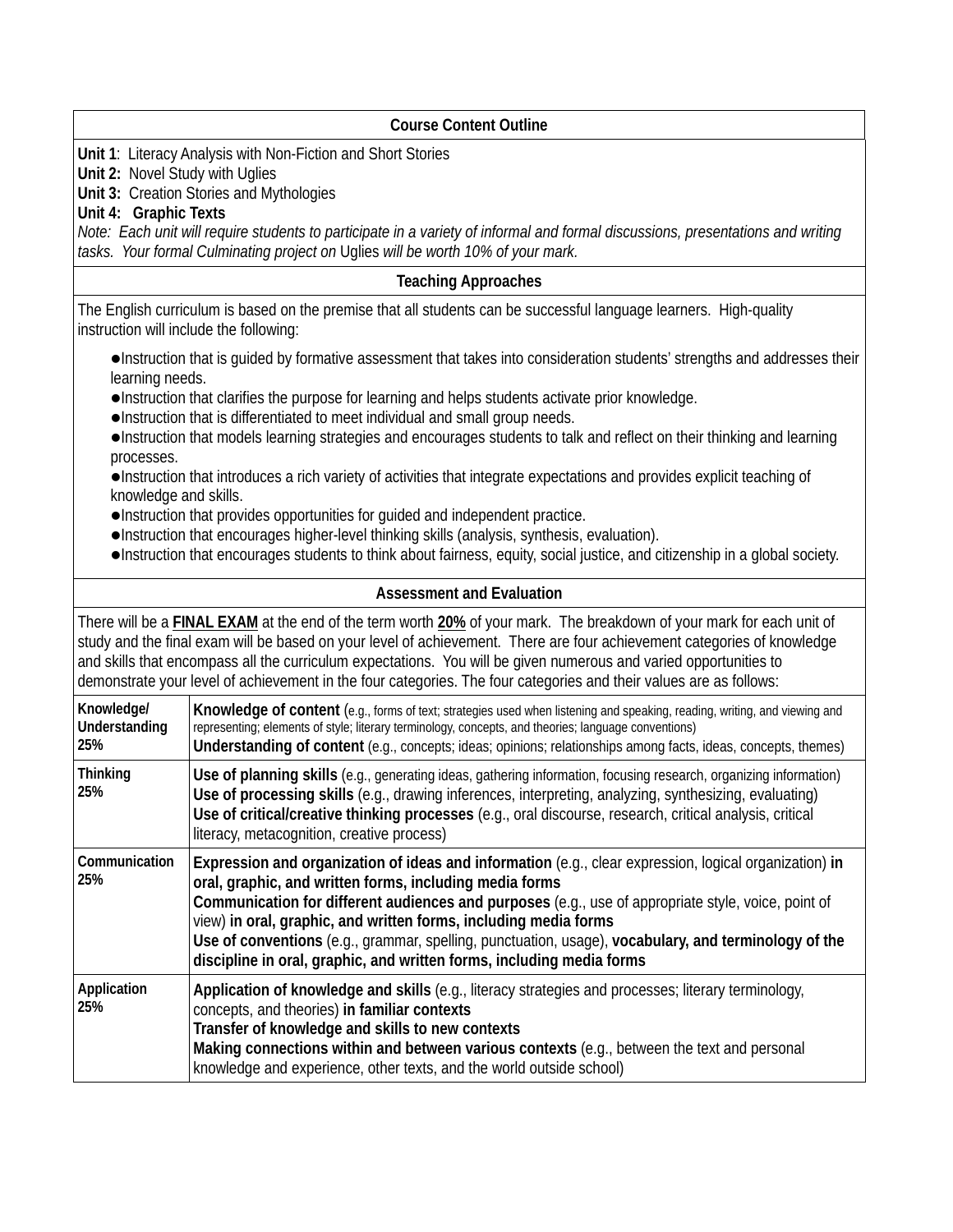### **Learning Skills**

Provincial report cards will be marked with each student's performance in the five Learning Skills areas: **Works Independently, Teamwork, Organization, Work Habits/Homework**, and **Initiative.** A letter grade will be given for each. These Learning Skills will be marked regularly by the teacher. They are an important statistic to understand haw well students perform in the class. For each of the Learning Skills, one of the following letters will be given:  $E =$  Excellent;  $G =$  Good;  $S =$ Satisfactory;  $N = Needs$  Improvement

#### **Attendance**

The degree of success you will experience in this course will be greatly affected by your attendance. Students must attend class regularly. For school policy regarding attendance, see your Student Handbook.

#### **Student Responsibility re: Absences**

**You are responsible for all work given in class and absence is no excuse for not having work done**. It is up to the student to contact the teacher or another student to catch up on all work missed before returning to class. Make arrangements at the beginning of the course for someone to collect handouts and written work for you when you are absent. Discuss arrangements to complete missing work with your teacher as soon as you return.

#### **Teacher Absences**

If the teacher is absent, students may be in the supervised study room or have a substitute teacher. Students are responsible for completing the work as stated in the lesson plan left by the regular teacher. Regular class policies, as stated here, should be followed by the students whether the teacher is absent or not. If you cannot complete the work for a valid reason, submit your incomplete work, and discuss your difficulties with the teacher upon his/her return.

#### **Classwork**

Students are given adequate time in class to complete classwork. If it is not completed during class time, the work is for homework and is due the next day. Work not submitted will receive a ZERO. Students should discuss an appropriate time for completion if they cannot complete it the next day. It is the student's responsibility to complete classwork; if you cannot talk to your teacher to make other arrangements.

## **Late or Incomplete Work**

Teachers are obliged to take any late assignment a student submits with a mark deduction of 10% per day, up to a maximum of 5 days. If an assignment has been marked and returned to the rest of the class before a student hands it in, it may receive a mark of ZERO. Teachers will accept incomplete work, rough notes and outlines if the assignment is not complete, and will evaluate them accordingly if they are handed in when due. Opportunities will be provided for students to make up work that has received a zero within a timeframe specified by the teacher and in the teacher's presence.

## **Major Unit Assignments/Culminating Activities**

All major unit assignments and culminating activities must be submitted in order for a student to be successful in the course. Teachers give written and verbal warning of these projects and students must be responsible for meeting the deadline. If you are absent on the day a major assignment is due, make arrangements for someone to hand it in for you or submit it to Turnitin.com. **It is your responsibility to complete and hand in all assignments on time**. Expect to write a missed test after school or at noon on the day that you return. If you miss class due to truancy, tests or major assignments missed will receive a mark of ZERO.

Culminating activities are due on the date stated. If a student is absent on the day of the exam or on the due date of the culminating activity, a doctor's note is required. Students must contact their teacher if they will be absent on the due date a major assignment.

**All major assignments are due on the date stated by 2:30 pm unless otherwise stated.** Teachers will accept incomplete work, rough notes and outlines if the assignment is not complete and will evaluate them accordingly.

Students are encouraged to take responsibility for their success and submit work on time, so the teacher can return timely feedback. However, teachers recognize students have busy lives and many obligations. **Extensions will be granted to students who request them 2 days in advance of the due date.** The student sets a new due date and now will be responsible for meeting that deadline. If a student does not meet the new deadline, a mark of ZERO will be given. All major assignments must be submitted to Turnitin.com.